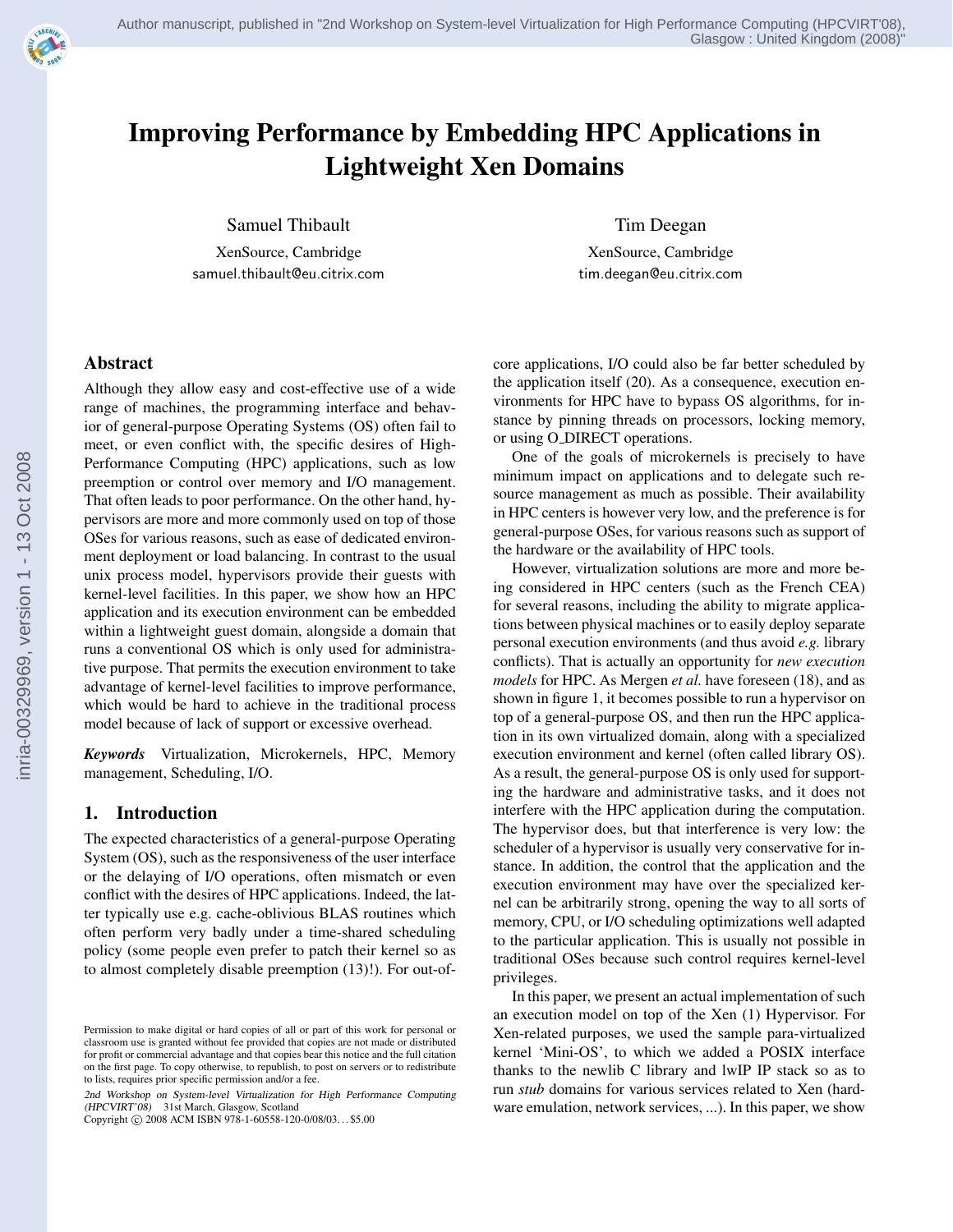

Figure 1. Running an HPC application in a dedicated domain under the control of a hypervisor.

how this work may be re-used for HPC and we describe various kinds of optimizations which become possible in such an environment. Through our application example, we both show how the reduced kernel call overhead brings performance benefits, and explain some optimizations which we were able to perform.

### 2. Related Work

Reducing kernel impact and allowing applications to handle scheduling, memory, and I/O management have been some of the key features of microkernels. Examples include Nemesis (21), the Exokernel (8) and the ExOS, K42 (5), and L4 (16). The amount of mechanisms implemented in these microkernels varies somewhat, the extreme cases being L4 and Nemesis, which are incredibly small (about 15 thousands lines of code for L4) and only handle very basic operations. Micro kernels often let applications schedule their own threads themselves with the help of Scheduler Activations (4) so as to better handle blocking system calls. They also delegate memory traps so as to let applications handle paging themselves (20), and provide very efficient inter-domain communications, typically based on RPC with IDLs. Engler *et al.* explain (8) that building a dedicated execution environment on top of such delegations can give far better performance and that resources should be safely provided instead of being emulated like in the case of the traditional process model. As a result, microkernels would be a target of choice for HPC execution environments. Unfortunately, from a pragmatic point of view, general-purpose OSes have much better support for modern hardware and can be more easily installed by administrators. As a result, on actual HPC machines microkernels are generally not available, and the use of a hypervisor (which is sometimes considered as 'MicroKernel Done Right' (10)) turns out to be a much more viable solution, benefitting from the hardware support of general-purpose OSes.

There are a few exceptions, however. The most notable one is probably the Operating System of the computing nodes of Blue Gene/L machines. While communication nodes are mere PowerPC processors running Linux, computation nodes are specialized processors which execute CNK (19) (Compute Node Kernel), a small kernel that provides applications with a flat fixed-size memory area without paging support (typically 512 MB). The kernel and the application are only separated by a privilege level. The I/O operations are delegated to the communication node, so that computation nodes only handle computations. The programming environment is the usual GNU toolchain which was ported to that special execution environment. This is however a quite special case developed for such particular machines, and thus not adapted to the typical HPC machines which, as the top500 shows (2), are often just clusters of standard PCs.

Several projects use a hypervisor to isolate the actual application from the general-purpose OS so as to keep an easy administration of the machine through that OS, and still get good performance or security for the application. The Libra (3) and JavaGuest (14) projects both aim at providing 'Java on silicon', i.e. to execute the JVM in an environment as close to the metal as possible. By using very simple virtualized kernels, they avoid all the complicated semantics of a full-featured kernel, and hence permit far easier certification of the semantics of the JVM. The virtual memory model of the JVM, for instance, can be implemented directly using the basic hypervisor memory management primitives, which boils down to handling a page table, and memory traps are directly handled by the JVM. By avoiding all the OS layers, the implementation is a lot faster. Of course, these projects only target the Java language in particular.

The Catamount (15) kernel is a very lightweight kernel for the Cray XT3 system, designed to have small overhead for parallel computing environments. It uses a very pruned version of the GNU libc that provides a POSIX environment for the applications. However, similarly to CNK, it provides almost no support for advanced features like threads and the mmap() function, and thus does not allow developers to easily port existing applications to it.

The Library OS (17) is very similar to our work: it uses Xen as a hypervisor and Xen's Mini-OS as a basic kernel. It links with the latter some libraries including the newlib C library and an efficient Inter-Domain Communication mechanism (IDC) based on the shared memory feature of Xen. However, the target is security rather than performance of the application itself: this environment supplies very good isolation for the use of *e.g.* TPM devices (Trusted Platform Module). In this paper, we use the same basic approach, but we target the performance of HPC applications.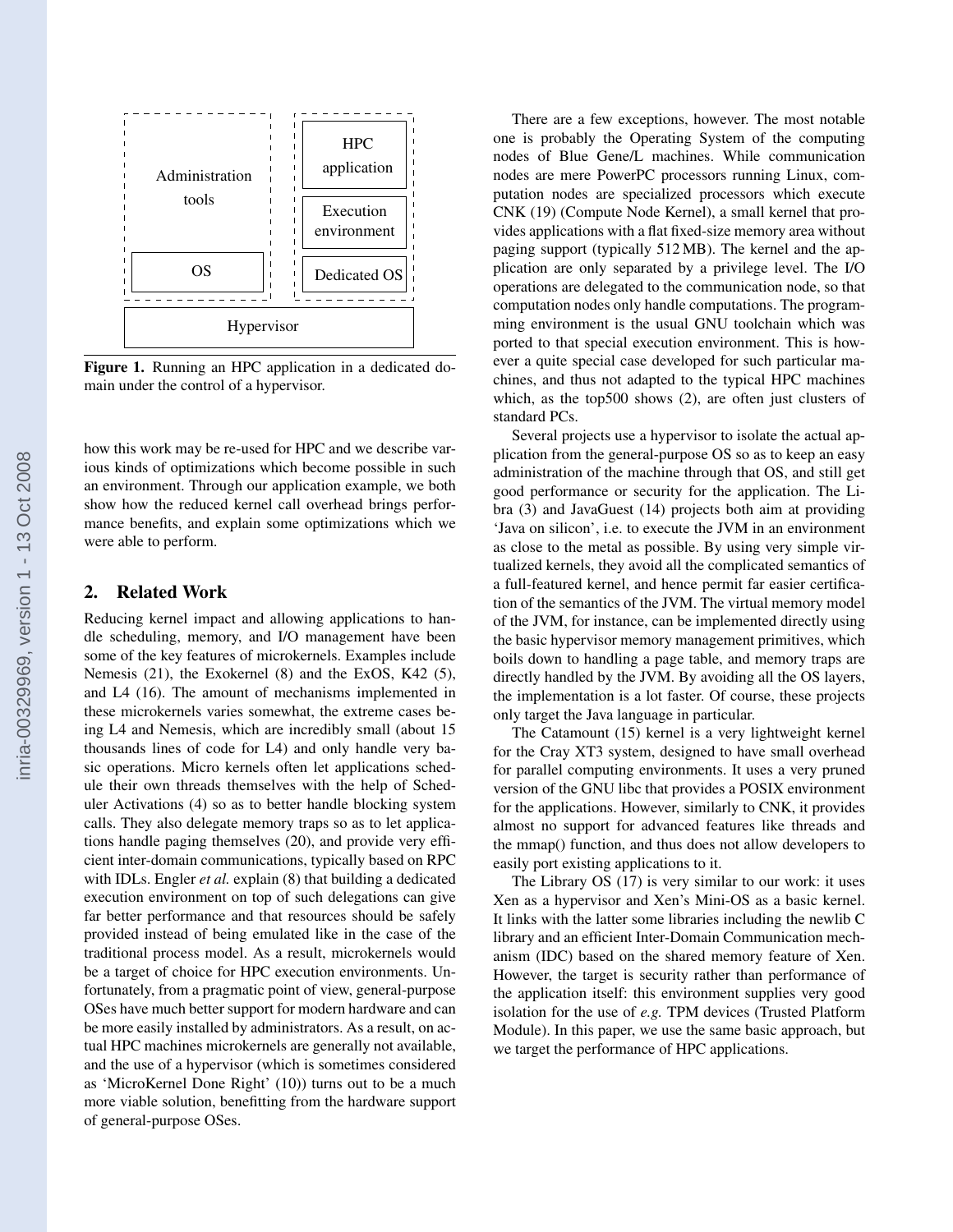

Figure 2. Structure of our lightweight guest domain.

## 3. A not so mini domain

In this section we describe how we embed an application within a lightweight Xen domain, on top of the Mini-OS kernel, the newlib C library, and the lwIP IP stack.

#### 3.1 Mini-OS

Mini-OS is shipped in Xen as a sample para-virtualized guest for the Xen Hypervisor (6). It is meant to be very simple and it completely relies on the hypervisor to access the machine: it just uses the Xen network, block, and console frontend/backend mechanisms. It only supports nonpreemptive threads, and supports only one virtual memory address space (no user space). It can access part of the file system of the general-purpose domain (dom0) through the FileSystem frontend/backend mechanism developed for the JavaGuest project (14).

#### 3.2 A POSIX environment on top of Mini-OS

The design of our POSIX-compatible lightweight execution environment on top of a Mini-OS guest domain is shown in figure 2. Briefly, the idea is to just link together the code of the Mini-OS kernel, a C library, an IP stack, the execution environment, and the application in a single executable. Technically speaking, using the GNU tools we setup a plain ELF cross-compilation chain, i.e. we build a crosscompilation version of binutils and gcc with plain ELF as target, so as to avoid any specifics of the OS which is used to build our environment (the Thread-Local Storage model for instance). We then cross-compile some libraries with the same kernel C flags as for the Mini-OS compilation, and install them in the cross-compilation environment. To produce an embedded version of an application and its execution environment, we then just need to cross-compile them and link them with Mini-OS and the required libraries.

The POSIX interface is provided in several parts by newlib, lwIP, and some additional code. LwIP provides a lightweight TCP/IP stack which we just connect to the network frontend of Mini-OS. Newlib provides the standard C library functions. Another choice could have been the GNU libc, but newlib is meant for embedded projects and thus better suits our goal. The GNU libc would also have needed some porting work, while newlib just depends on a very small range of basic system functions like sbrk. These system functions and the Unix part of POSIX then have to be implemented on top of Mini-OS. Some functions are very trivial to implement: since we do not have the notion of Unix process, getpid and similar can just return *e.g.* 1. As we do not have signals either, sig functions can just be void. Other functions can be very easily implemented on top of Mini-OS: sleep and gettimeofday just require careful interfacing. mmap is only implemented for one case: anonymous memory, for which we just have Mini-OS project zeroes on a newly allocated address space.

The tricky part resides in the file-related functions. Since we want to have all of the console, main domain files (through the FileSystem frontend), block devices, network devices, and lwIP TCP/IP connections to work in a POSIX way, we have to multiplex among the corresponding parts of Mini-OS and lwIP. We therefore implemented a thin Virtual File layer, which for each file descriptor records the kind of file, and then all file-related functions are redirected to the appropriate low-level functions. The most tricky function is select, for which all kinds of file descriptors have to be mixed. The approach is to first register the caller thread on wait queues corresponding to those descriptors, then call the poll function for each of them, and if nothing comes out, block the thread. On wake up, we poll all file descriptors again and return the result.

The resulting lightweight environment is actually quite complete and we were even able to launch the Caml runtime with it. One of the key advantages of this approach is that, like Unix distributions, it assembles pieces of software which are well-maintained in other respects. Mini-OS, as the sample guest for Xen, is always kept up to date with the hypervisor interface, and newlib and lwIP are well maintained for other embedded projects. The hard work is thus to interface these existing implementations together.

# 4. Optimization opportunities for HPC

HPC applications often use an execution environment which acts as an adapted layer between the application and the Operating System, so as to provide advanced tools to the application, for instance computation, thread, or communication libraries. These environments are often dedicated to the particular purpose they serve, and as a consequence have quite a good idea of how resources should be used: how tasks should be scheduled, how memory or I/O management should be performed, etc. With traditional Operating Systems, these environments usually have quite a hard time interacting with the kernel so as to bypass the general-purpose algorithms that it implements, by pinning the kernel threads on processors, by locking, or by write-protecting memory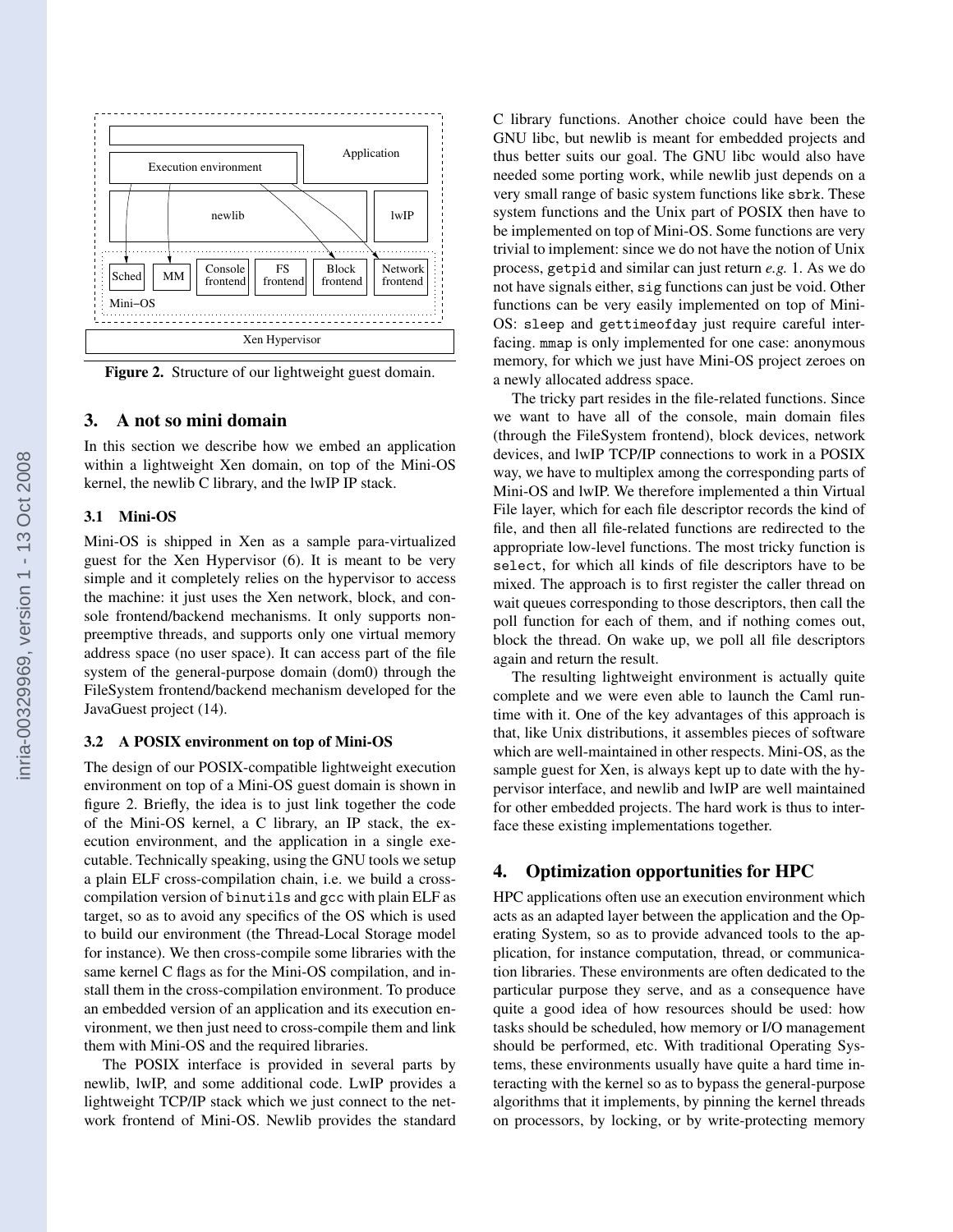In a lightweight guest domain environment like ours, the situation is quite different. Since the execution environment is directly linked with the kernel, interaction between the two has very low overhead (it is reduced to a mere function call), and as shown in figure 2, there is no such barrier as a system call interface, the environment can interact with all interesting components of the kernel in whatever way it prefers. In the following subsections, we study the cases of scheduling, memory management, and disk Input/Output.

#### 4.1 Scheduling

Mini-OS provides threads, but they are non-preemptive and there is support for only one processor. This actually meets the requirements of HPC components like BLAS routines quite well: they can run at full speed without seeing the cache being polluted by other tasks which might get woken up during the computation. The default scheduler is very simple: it uses a single runqueue without any priorities, and therefore it has very little overhead.

On the other hand, since the execution environment is directly linked with the kernel, it is easy to have the former provide its own scheduler, dedicated to the application, to be used by Mini-OS instead of the default trivial one.

The uniprocessor nature of the Mini-OS scheduler actually permits Xen to have very good control over the CPU usage. Indeed, with only one processor to manage, Mini-OS does not need to use techniques such as spinning, which would typically uselessly consume CPU while the hypervisor might have other domains to schedule.

Also, the scheduler interface of Xen itself is quite simple and already has a plug-in interface. As future work, it would be interesting to delegate the domain scheduling decisions to an advanced scheduler in a lightweight guest domain, which would permit to implement heuristics more easily, since that application may be developed and debugged in a standard OS first, and then just moved to a lightweight domain.

#### 4.2 Memory management

The principle of memory management with Xen is very simple: domains are given a list of machine pages which they are allowed to use. Then they can build page tables in the way they prefer, provided that they only map the machine pages they are allowed to. The updates hence have to be validated by the hypervisor, but this can be efficiently run in batch. Memory traps are delivered to the domain the same way they would be on a genuine machine. This is a great opportunity for execution environment to actually have true control over the use of memory, just like a kernel usually has.

For instance, HPC often uses sparse data (11), in which whole parts can be zero for instance. In our environment, this can be achieved with very little cost by just changing the

virtual memory mappings. The Copy on Write mechanism can then be used to have the sparse areas dynamically change according to updates. This behavior is of course exactly the same as what is achieved in a traditional Unix system when mapping anonymous pages. However, in our environment the overhead of memory maps is much lower since it reduces to a series of function calls and one call to the hypervisor to apply all page updates. Also, there is no arbitrary limit on the data that can be projected: identity matrix blocks could be projected the same way, copying matrix blocks could be performed through Copy on Write, etc. Doing so with a standard Unix environment would require first writing the data in a file, then mapping it, etc. which has much higher overhead.

Another interesting possibility is to exploit the Accessed/Dirty bits of page table entries, which track at no cost reads and writes in the pages. These are usually not available to Unix processes. In our environment, since the application has access to the actual data page tables thanks to the paravirtualization nature of Xen, reading these bits is as cheap as a memory dereference! This opens possibilities like various heuristics based on costless data access pattern detection, and also permits to implement an application-level DSM in a far more efficient way than when using the Unix process model.

On IA-64 machines the memory management model is not limited to a mere page table, but can use fixed TLB entries, hash tables, and trap-provided TLB entries. These could be usefully exploited by HPC execution environments.

## 4.3 Disk Input/Output

Since they have to go through dom0, disk Input/Output operations would *a priori* be slowed down. Actually, measurements show that the para-virtualization interface achieves quite good performance, very close to native Linux (the overhead is about 1%, as detailed in (6) and verified in (7)).

A possible benefit from our lightweight environment is that like the non-standard O DIRECT interface of some Unix systems, the I/O operations are not buffered, they are directly enqueued to be completed as soon as possible. That means that the execution environment of an out-of-core application can exactly control the disk accesses and thus optimize requests.

#### 5. Xen use case: HVM *stub* domains

Our lightweight guest domain environment was not originally intended for HPC and hence our use case is not HPCrelated, but it still demonstrates the kind of improvements that can be expected, and it illustrates the optimization possibilities that have been described in the previous section.

Thanks to recent processor technologies (VMX and SVM), Xen 3 is able to run unmodified guests in fullyvirtualized domains (also known as HVM domains, Hardware Virtual Machine domains) by using a new 'VM mon-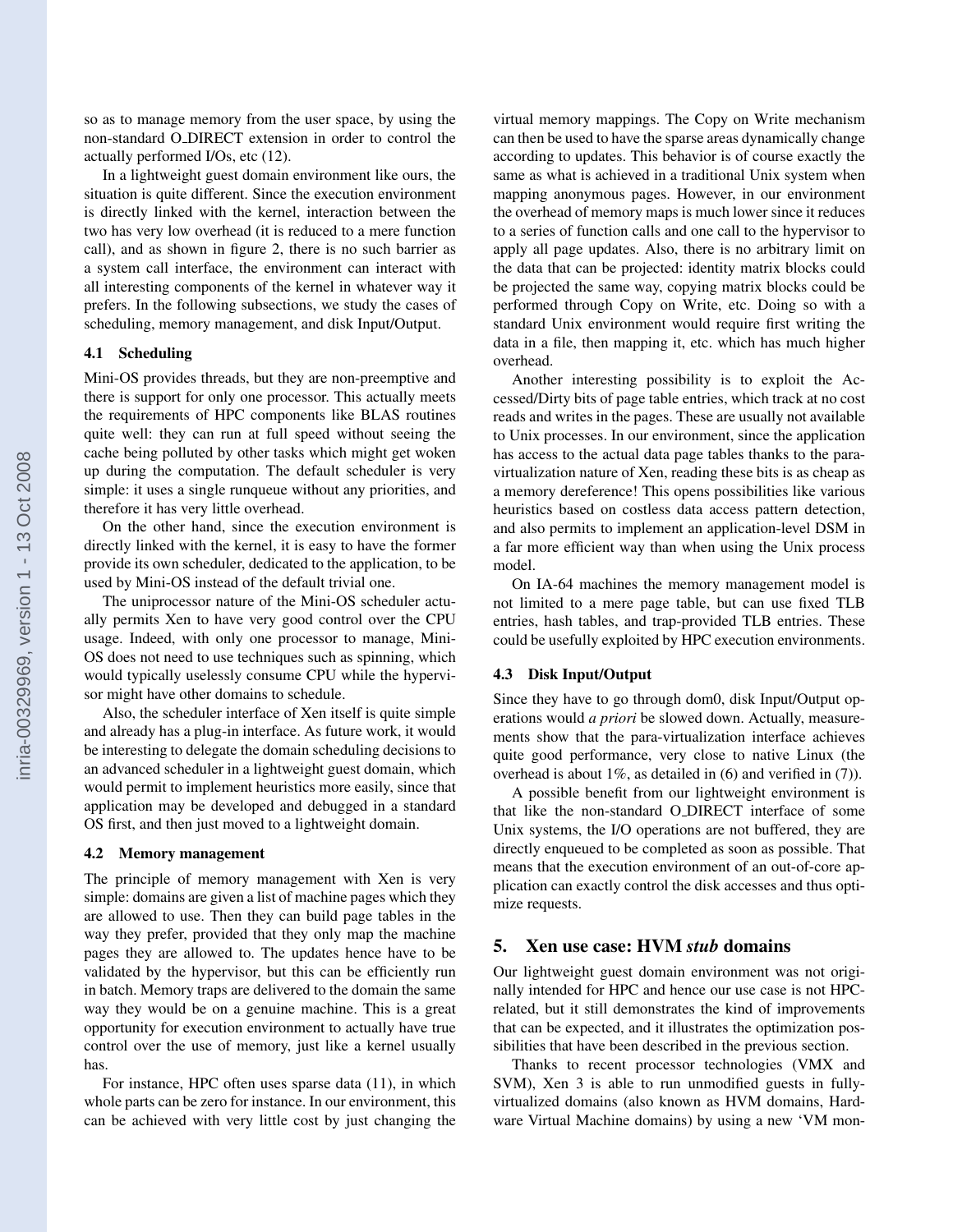

Figure 3. Traditional Xen approach: qemu, the device emulation component, runs as a process in dom0.



Figure 4. Stubdomain approach: qemu runs on top of Mini-OS in a specialized domain.

itor' level above the kernel level. The guest can hence run natively on the processor even with kernel privileges. However, when it performs operations which need the attention of the hypervisor, *e.g.* access to I/O ports, control is returned to the hypervisor so as to take appropriate actions. In the case of accesses to I/O ports, Xen has to emulate virtual devices, for the guest to believe it is running on a real machine. This is achieved by running a qemu process<sup>1</sup> in the dom0 administration domain, as shown in figure 3. However, emulation of virtual devices sometimes takes non-negligible CPU time, and this prevents correct accounting for *e.g.* scheduling quotas. Also, the latency is not so good: on an I/O operation, the Xen hypervisor immediately schedules dom0, but then the Linux scheduling policies come into play, and the hypervisor has no control over that. If dom0 is loaded with other tasks, the responsiveness can be very poor.

In a way similar to the *sidecore* approach described by Gavrilovska *et al.* (9), by moving the gemu application into a *stub* domain, as shown in figure 4, the hypervisor has better control over scheduling and accounting, since the Mini-OS scheduler is very simple and basically only runs the qemu application. Figure 5 shows the various performance measurements we could obtain with qemu running in dom0 or



Figure 5. Performance of the fully virtualized guest, when qemu is running as a process in dom0, and when it is running in a *stub* domain: latency of guest I/O port access, guest boot time, throughput of disk and network.

in a *stub* domain. The inb bars show the latency of I/O port accesses as seen from the HVM domain, *i.e.* the round trip time between the application in the HVM domain and the virtual device emulation part of qemu (dom0 is not involved at all here, only the hypervisor and the *stub* domain are). These two bars show a dramatic reduction between the dom0 and the *stub* domain approaches. A closer analysis of the decomposition of the latency showed that most of the time was spent in the main loop of qemu, in which the overhead is due to calls which check for events. In the case of a *stub* domain, that is reduced a lot since there is no system call barrier, just straight forward function calls. The same kind of improvement can be seen for the boot time of a Linux kernel, shown in the second pair of bars, since booting a kernel in an HVM domain typically requires a lot of I/O operations. Lastly, the throughput achieved by the virtual disks and network boards emulated by qemu are improved quite well (between 20 and  $30\,\%$ <sup>2</sup>. Of course, an interaction with dom0 is still needed in order to perform the actual communications, but the main bottleneck is the interaction between the device drivers in the HVM domain and the virtual devices of qemu, since for each communication operation the guest has to perform a lot of basic I/O port operations.

Thanks to our lightweight environment, some parts of qemu can be optimized. For instance, for the 65 536 I/O ports of the x86 architecture, qemu just uses a big table of handlers, initially filled with the address of a default handler. In order to save memory, it could instead be filled with NULL pointers which would be checked for, and the default handler be called in such a case. Allocating the table through

 $<sup>1</sup>$  qemu is a complete machine emulator, of which Xen just uses the virtual</sup> device emulation part.

<sup>2</sup> Of course, the use of para-virtualized drivers gives far better results, but this typically can not be used during the installation of the guest for instance, and thus efficient full virtualization is essential too.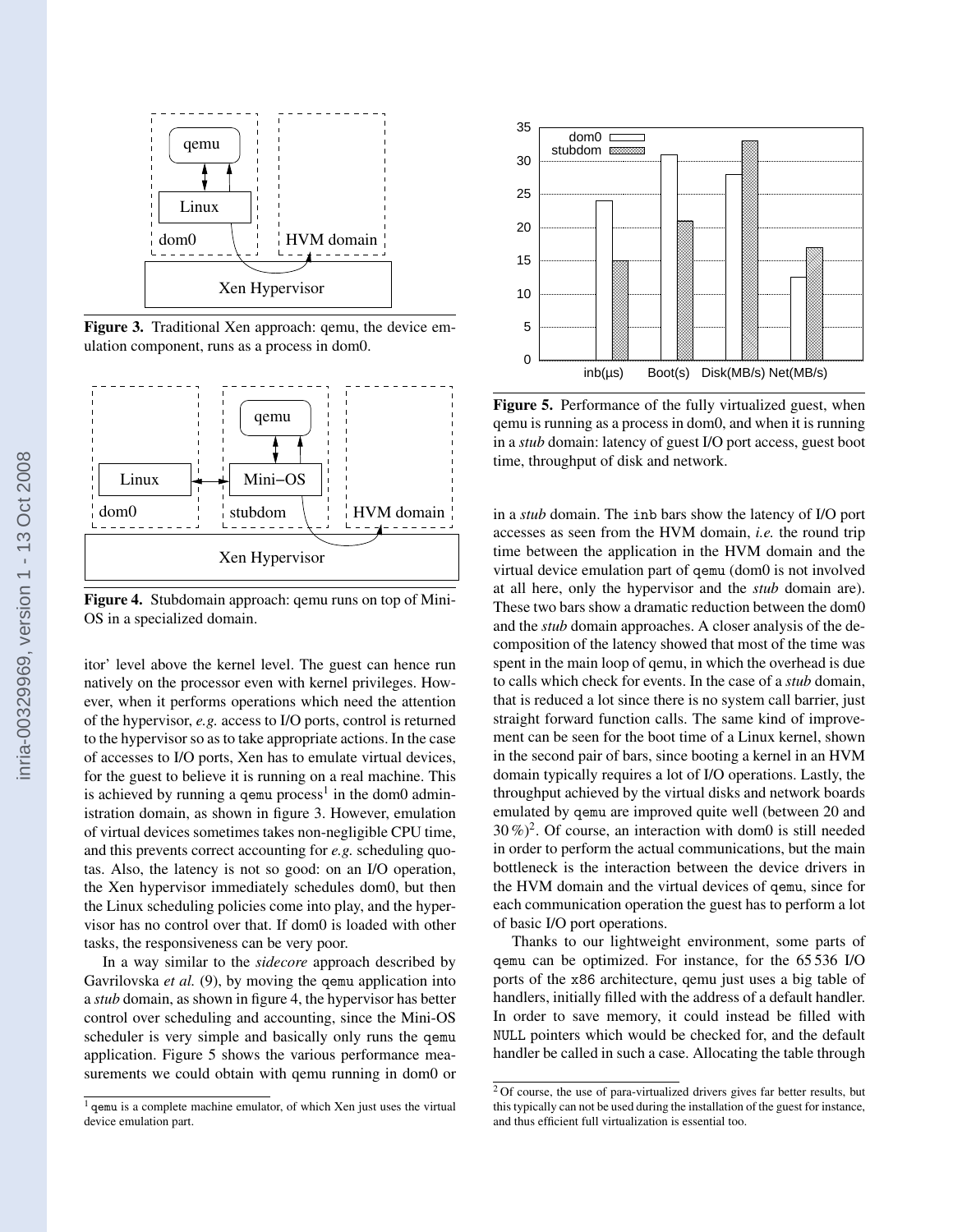an anonymous mmap call would allow us to exploit Copy on Write to actually use a sparse table. However, a better approach is to fill one page with the address of the default handler, and then to project that page in the whole table, and enable Copy on Write for that page. This way, checking for NULL is not even needed as the address of the default handler address is efficiently exposed.

In addition to that, we plan to exploit the Dirty bits of page tables so as to more efficiently track the parts of the virtual screen that are updated by the HVM domain and thus need a refresh on the screen of the user, instead of the current approach which is using a memcmp with a shadow copy of the video memory.

# 6. Future Work

The few features of Mini-OS already present optimization opportunities for HPC. Some new features could bring yet more possibilities.

The use of super pages (2-4MB) can dramatically reduce TLB misses, but the usual issue is to decide which parts of the memory should use them, because kernels usually have few clues about the actual usage of application memory. The interface provided by standard Operating Systems to let applications use super pages is often clumsy, if at all available. By adding the support to Xen and Mini-OS, the execution environment of the application would be able to easily and efficiently use them, thus improving performance.

In the case of an MPI application for instance, it would be interesting to have the MPI execution environment use the Inter-Domain Communication facility of the Library OS (17), so as to optimize the intra-machine communications between MPI instances.

In order to take full benefit from hi-speed network cards, the use of VT-d technology would let Mini-OS (and thus the application itself) push packets directly to the network and hence get better performance since that completely skips interactions with dom0. Cisco is already considering our environment as a potential target for their IOS Operating System.

# 7. Conclusion

The performance of HPC applications executed by generalpurpose Operating Systems are often poor just because the algorithms of the latter are not adapted to the special requirements of HPC. On the other hand, using hypervisors on computation machines is more and more being considered as a interesting solution, for various reasons like load balancing or ease of deployment.

In this paper, we have shown that it is possible to take the opportunity of the availability of such hypervisors to run applications more "close to the metal", by embedding them and their execution environment in a lightweight domain, along with a basic kernel with which they can have a very strong costless interaction (since they just run at the same privilege level). We have described some of the optimizations which are made possible in such an environment. All of that actually brings a initial positive answer to one of the research questions raised by Mergen *et al.* (18): 'Does virtualization make it possible to implement a hybrid full-function OS as a combination of two pieces: a small library OS that provides an optimized subset of performance-critical services for a class of HPC applications and runs in the VM with the application, plus a full-function OS that runs in a separate VM and uses introspection of the first VM to provide all other non-performance-critical services?'

By its very nature, this work opens of course optimization perspectives for all kinds of execution environments. For instance, being able to manage memory just like a kernel has long been considered to be reserved to the not-so-widespread microkernel systems. With the advent of hypervisors, the situation changes and this paper has effectively shown that we now have potential for a *viable* way to do it on normal computation systems too, which opens a new area of optimizations.

As machines are becoming increasingly parallel, it would be also interesting to determine the best way to schedule parallel applications in such an environment. A multiprocessor version of Mini-OS exists for the JavaGuest project, so it would be possible to run a parallel application in a single domain. The multiprocessor scheduling could for instance be performed by the dedicated execution environment used by the application. That said, a lot of legacy applications are not parallel, and the level of parallelism that can be used is to run several applications on the same machine. It would then be interesting to consider how to schedule different domains embedding HPC applications. That could even be achieved by having the hypervisor delegate scheduling decisions to a dedicated domain running a complex scheduler.

#### Software

This lightweight guest domain environment is available in the Xen unstable tree in the stubdom/ directory.

# References

- [1] Open source xen hypervisor technology. Xen, Inc., Palo Alto, CA, USA, http://www.xensource.com/.
- [2] Top 500. http://www.top500.org/.
- [3] Glenn Ammons, Jonathan Appavoo, Maria Butrico, lma Da Silva, David Grove, Kiyokuni Kawachiya, Orran Krieger, Byran Rosenburg, Eric Van Hensbergen, and Robert W. Wisniewski. Libra: A Library Operating System for a JVM in a Virtualized Execution Environment. In *Virtual Execution Environments (VEE)*, 2007.
- [4] Thomas E. Anderson, Brian N. Bershad, Edward D. Lazowska, and Henry M. Levy. Scheduler Activations: Effective Kernel Support for the User-Level Management of Parallelism. *ACM Transactions on Computer Systems*, 1992.